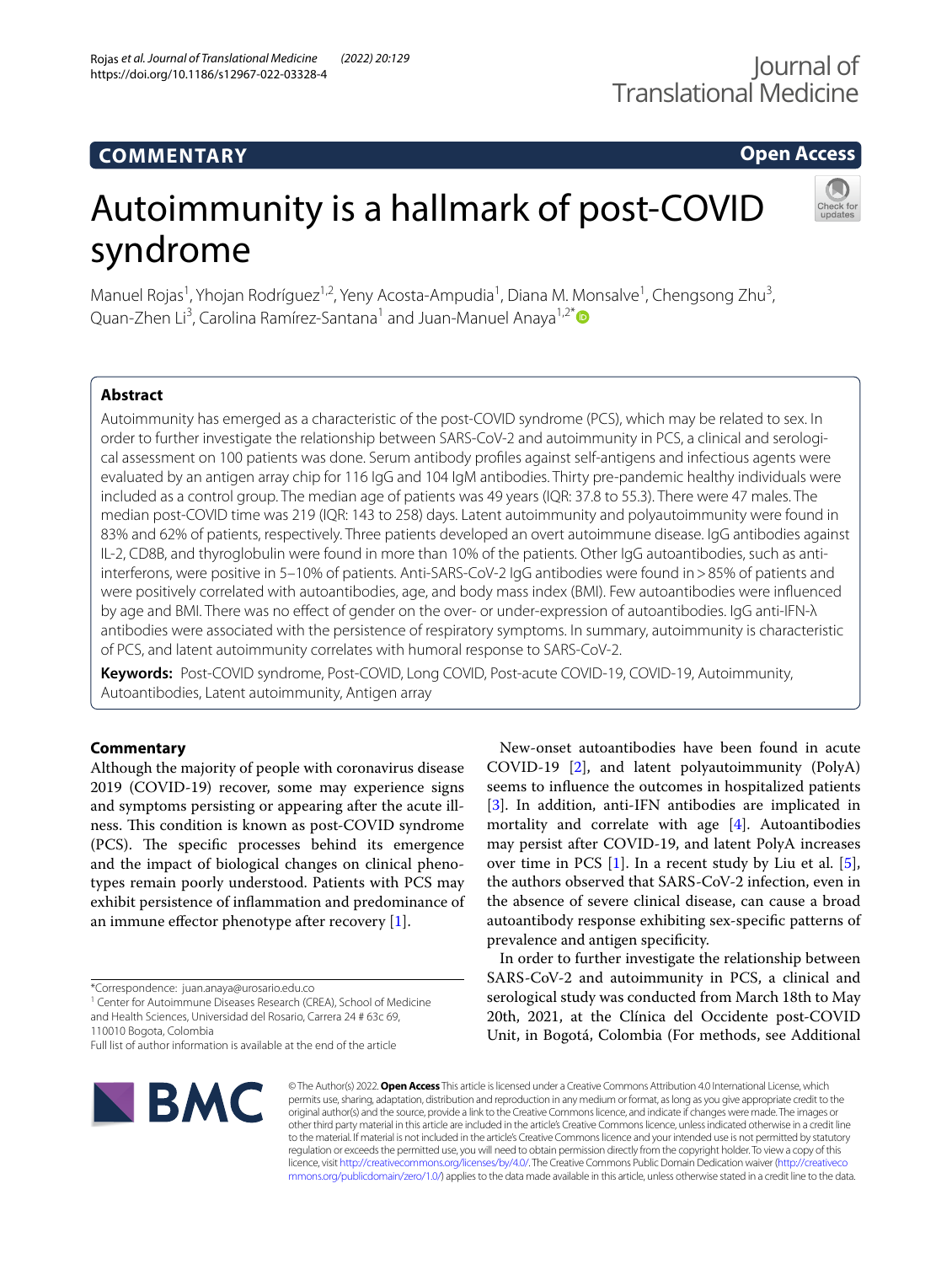file [1](#page-3-4)). Patients older than 18 with a history of SARS-CoV-2 infection confrmed by PCR in a swab or sputum and experiencing persistent symptoms or new symptoms after four weeks of acute illness were invited to attend the post-COVID unit. After recruitment, 100 patients were included [[6\]](#page-4-1). At the time of the study, none of the patients had been vaccinated. The median age was 49 years (interquartile range—IQR: 37.8 to 55.3), and 47 were male. The median post-COVID time was 219 (IQR: 143 to 258) days. During acute COVID-19, 65 patients required hospitalization, of which 37% were admitted to the intensive care unit. Among the PCS patients, one developed polymyositis, another systemic lupus erythematosus, and an additional patient developed autoimmune thyroid disease (Additional fle [2](#page-3-5): Table S1).

After quality control fltering of microarray, 116 IgG and 104 IgM antibodies were included in the fnal analysis. More than 10% of the patients were positive for IL2, CD8B, and Thyroglobulin IgG autoantibodies (Fig. [1](#page-1-0)A). Other anti-cytokine IgG autoantibodies were present in 5–10% of the patients. Overall, IgM positivity was low (Fig. [1](#page-1-0)A). Subsequent analyses only included IgG autoantibodies.

Latent autoimmunity (i.e., one IgG autoantibody) and PolyA (i.e., two or more IgG autoantibodies) were found in 83% and 62% of patients, respectively. Anti-SARS-CoV-2 IgG antibodies were found in>85% of patients (Fig. [1B](#page-1-0)). Positivity for common cold coronaviruses, SARS−CoV−1, and infuenza was lower than 12.5% (Fig.  $1B$  $1B$ ). The expression of most of the autoantibodies was correlated with IgG anti-SARS-CoV-2 antibodies against spike protein S1, S2, and RBD (Spearman correlation test,  $P < 0.0500$ ) (Fig. [1C](#page-1-0)). Few autoantibodies were correlated with anti-nucleocapsid protein (NCP) IgG antibodies (Fig. [1C](#page-1-0)).

Next, we assessed the infuence of age and BMI on the expression of IgG antibodies. We found that age and BMI were correlated with IgG anti-SARS-CoV-2 antibodies. However, only a few anti-IFN antibodies were correlated with age, and BMI had almost no association with any of the antibodies (Fig. [1D](#page-1-0)). Male sex was associated with IgG anti-SARS-CoV-2 antibodies for NCP (β=1.2041, P=0.0104) and S1 (β=0.0239, P=0.0239). However, the levels of remaining IgG antibodies were not afected by sex. There was no association among autoantibodies and clinical features except for anti-IFN-λ IgG antibodies associated with the persistence of respiratory symptoms (Fisher's exact test,  $P = 0.0051$ ).

Despite the high frequency of latent autoimmunity, only three patients developed overt ADs after seven months of follow-up. Su et al. [[7\]](#page-4-2) suggested that many autoantibodies may be present prior to the onset of the disease. However, the leap from latent autoimmunity to overt ADs may take longer  $[8]$  $[8]$ . Evidence indicates that latent autoimmunity may precede the appearance of autoimmune diseases several years before clinical manifestations (i.e., overt autoimmunity) [[9\]](#page-4-4). Following latent autoimmunity and PolyA in patients with PCS may ofer new clues on the future relevance of these latencies and the development of predictive models for autoimmunity (Table [1\)](#page-3-6).

Although several reports, including ours [\[3](#page-3-2)], have shown the relevance of autoantibodies on mortality in acute COVID-19 [\[4](#page-3-3)], little is known about the factors associated with their emergence. Herein we confrmed that most autoantibodies are correlated with anti-SARS-CoV-2 antibodies, as shown by Liu et al*.* [\[5](#page-4-0)]. In patients with PCS, a proinflammatory state is evident [[1](#page-3-0)], suggesting that bystander activation contributes to the emergence of autoimmunity [\[10\]](#page-4-5). In addition, despite the increased risk of death in patients with acute COVID-19 infuenced by age, sex, and BMI [[11,](#page-4-6) [12](#page-4-7)], we demonstrate that these factors do not infuence the autoimmune response in PCS. It should be further characterized whether these features are implicated in new-onset overt autoimmunity.

In summary, autoimmunity is a hallmark of PCS and latent autoimmunity correlates with humoral response to SARS-CoV-2. This long-term latent autoimmune activation must be further evaluated to determine if it leads to overt autoimmunity in the future.

(See figure on next page.)

<span id="page-1-0"></span>**Fig. 1** Autoimmune assessment of post-COVID syndrome. **A** Positivity of autoantibodies in patients with PCS. Antibodies were considered "positive" if NFI was>2 SD above the average NFI for pre-pandemic controls for that antigen. **B** Positivity for antibodies against coronaviruses, infuenza, Epstein-Barr, cytomegalovirus, and the respiratory syncytial virus. **C** Correlation matrix between IgG anti-SARS-CoV-2 antibodies and the rest of IgG autoantibodies included in the microarray. Blue color represents negative correlation, whereas red color represents positive correlation. Only those significant correlations by spearman tests are colored (i.e., P<0.0500). **D** Correlation matrix between age, sex, and the IgG autoantibodies. Blue color represents negative correlation, whereas red color represents positive correlation. Only those signifcant correlations by spearman tests are colored (i.e., P<0.0500). NFI: normalized fuorescence intensity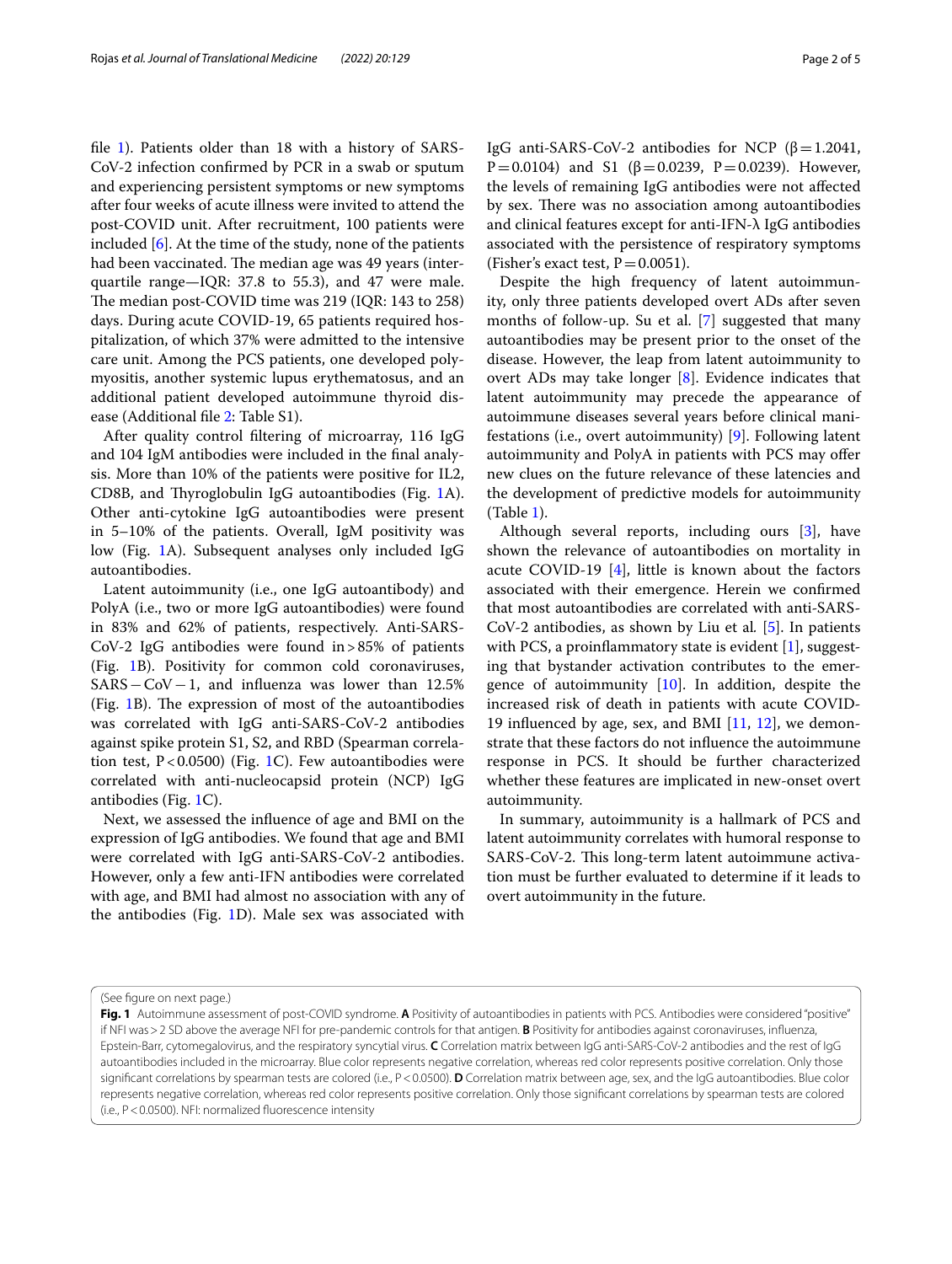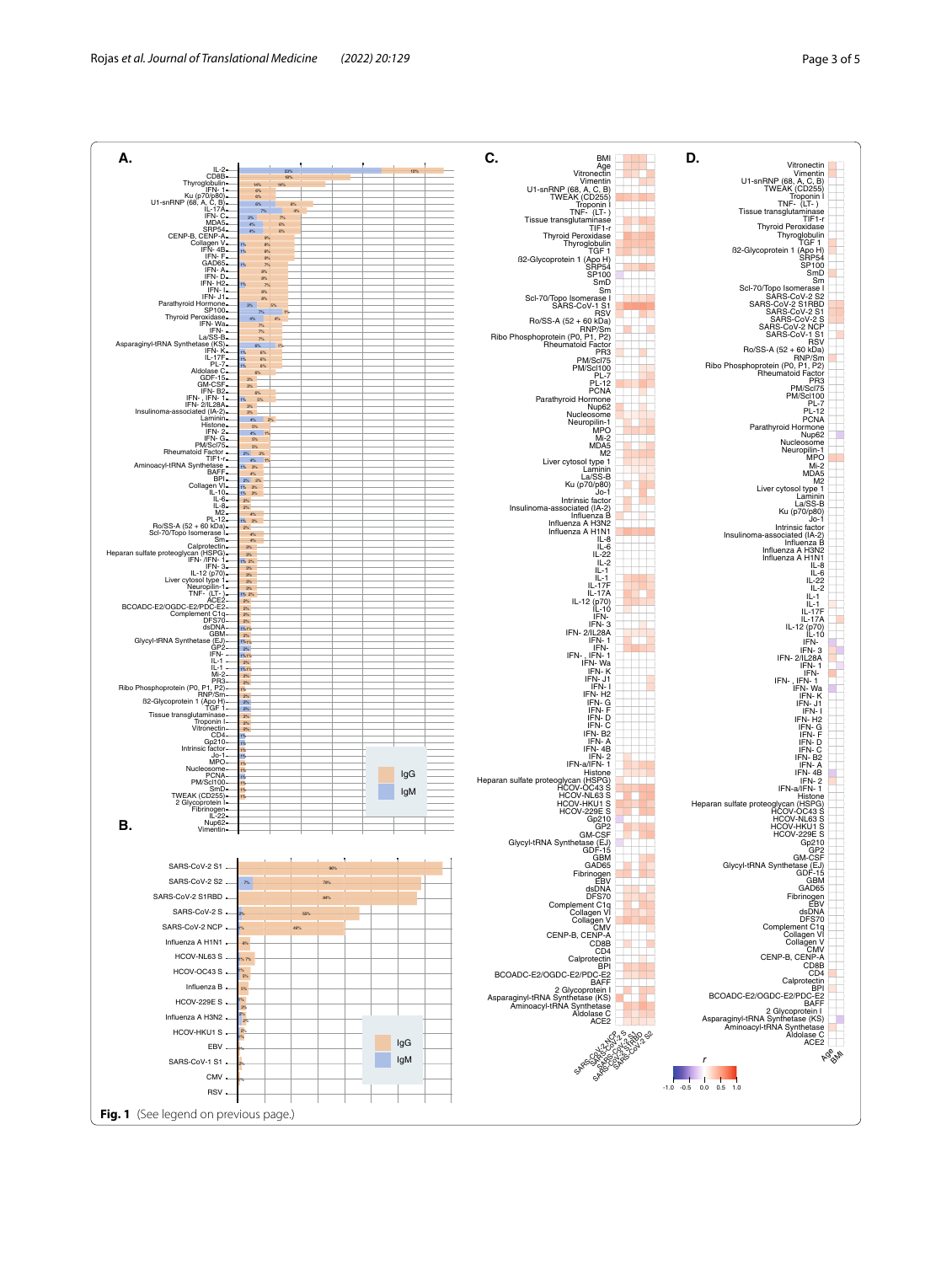<span id="page-3-6"></span>**Table 1** Main IgG autoantibodies found in patients with post-COVID syndrome

| Autoantibody                | N: 100     | Reported<br>in COVID-<br>19 <sup>a</sup> |
|-----------------------------|------------|------------------------------------------|
| Anti-Tq                     | 14 (14.0%) | Yes                                      |
| Anti-CENP-B, CENP-A         | $9(9.0\%)$ | Yes                                      |
| Anti-IFN-aF                 | $9(9.0\%)$ | Yes                                      |
| Anti-IFN-a4B                | $8(8.0\%)$ | Yes                                      |
| Anti-IFN-αD                 | $8(8.0\%)$ | Yes                                      |
| Anti-IFN-al                 | $8(8.0\%)$ | Yes                                      |
| Anti-IFN-aJ1                | $8(8.0\%)$ | Yes                                      |
| Anti-GAD65                  | 7 (7.0%)   | Yes                                      |
| Anti-IFN-aC                 | 7 (7.0%)   | Yes                                      |
| Anti-IFN-aH2                | $7(7.0\%)$ | Yes                                      |
| Anti-IFN-aWa                | 7 (7.0%)   | Yes                                      |
| Anti-IFN- $\omega$          | 7 (7.0%)   | Yes                                      |
| Anti-La/SS-B                | $7(7.0\%)$ | Yes                                      |
| Anti-IFN-aB2                | $6(6.0\%)$ | Yes                                      |
| Anti-IFN-aK                 | $6(6.0\%)$ | Yes                                      |
| Anti- IFN-λ1                | $6(6.0\%)$ | Yes                                      |
| Anti-Ku (p70/p80)           | $6(6.0\%)$ | Yes                                      |
| Anti-MDA5                   | $6(6.0\%)$ | Yes                                      |
| Anti-PL-7                   | $6(6.0\%)$ | Yes                                      |
| Anti-U1-snRNP (68, A, C, B) | $6(6.0\%)$ | Yes                                      |
| Anti-Histone                | $5(5.0\%)$ | Yes                                      |
| Anti-IFN-aG                 | $5(5.0\%)$ | Yes                                      |
| Anti-IFN-β, IFN-β1          | $5(5.0\%)$ | Yes                                      |
| Anti-PM/Scl75               | $5(5.0\%)$ | Yes                                      |
| Anti-CD8B                   | 18 (18.0%) | No                                       |
| Anti-IL-2                   | 10 (10.0%) | No                                       |
| Anti-Collagen V             | $8(8.0\%)$ | No                                       |
| Anti-IFN-aA                 | $8(8.0\%)$ | No                                       |
| Anti-Aldolase C             | $6(6.0\%)$ | No                                       |
| Anti-IL-17F                 | $6(6.0\%)$ | No                                       |
| Anti-SRP54                  | $6(6.0\%)$ | No                                       |
| Anti-PTH                    | $5(5.0\%)$ | No                                       |

<sup>a</sup> For references see Additional file [3:](#page-3-7) Table S2. There have been no descriptions for most of these autoantibodies in PCS, except for Anti-La/SS-B and Anti-U1 snRNP [[7\]](#page-4-2)

#### **Abbreviations**

COVID-19: Coronavirus disease 2019; NCP: Nucleocapsid protein; PCS: Post-COVID syndrome; PolyA: Polyautoimmunity.

#### **Supplementary Information**

The online version contains supplementary material available at [https://doi.](https://doi.org/10.1186/s12967-022-03328-4) [org/10.1186/s12967-022-03328-4](https://doi.org/10.1186/s12967-022-03328-4).

<span id="page-3-5"></span><span id="page-3-4"></span>**Additional fle 1.** Additional Methods.

<span id="page-3-7"></span>**Additional fle 2: Table S1.** General characteristics of patients with overt autoimmunity during post-COVID syndrome.

**Additional fle 3: Table S2.** Autoantibodies assessed in the present study.

#### **Acknowledgements**

The authors would like to thank all the CREA and Clínica del Occidente members for their contributions and fruitful discussions during the preparation of the manuscript.

#### **Patient and public involvement**

Patients or the public were not involved in the design, or conduct, or reporting, or dissemination plans of our research.

#### **Authors' contributions**

Conceptualization: JMA; Acquisition of data: MRJ, YR, CZ, QZL, JMA; Methodology: YAA, DMM, MR, YR, CRS, JMA; Statistical Analysis: MR, CZ, JMA; Funding acquisition: CRS, JMA; Project administration: CRS, JMA; Supervision: JMA; Writing—review & editing: MR, YR, CRA, YAA, DMM, JMA. All authors read and approved the fnal manuscript.

#### **Funding**

This work was supported by the Universidad del Rosario grant numbers IV-FBG001 and ABN-011. The funders had no role in the design and conduct of the study, collection, management, analysis, and interpretation of the data; preparation, review, or approval of the manuscript; and decision to submit the manuscript for publication.

#### **Data availability**

Data will be available upon request to the corresponding author.

#### **Declarations**

#### **Ethics approval and consent to participate**

This study was done in compliance with Act 008430/1993 of the Ministry of Health of the Republic of Colombia, which classifed it as minimal-risk research. All the patients were asked for their consent and were informed about the Colombian data protection law (1581 of 2012). The institutional review board of the Universidad CES approved the study design.

#### **Consent for publication**

All the patients were asked for their consent for publication.

#### **Competing interests**

The authors declare that they have no competing interests.

#### **Author details**

<sup>1</sup> Center for Autoimmune Diseases Research (CREA), School of Medicine and Health Sciences, Universidad del Rosario, Carrera 24 # 63c 69, 110010 Bogota, Colombia. <sup>2</sup> Clínica del Occidente, Bogota, Colombia. <sup>3</sup> Department of Immunology, Microarray & Immune Phenotyping Core Facility, University of Texas Southwestern Medical Center, Dallas, USA.

## Received: 7 February 2022 Accepted: 1 March 2022

#### **References**

- <span id="page-3-0"></span>1. Acosta-Ampudia Y, Monsalve DM, Rojas M, Rodríguez Y, Zapata E, Ramírez-Santana C, et al. Persistent autoimmune activation and proinfammatory state in post-COVID syndrome. J Infect Dis. 2022;1:jiac017.
- <span id="page-3-1"></span>2. Chang SE, Feng A, Meng W, Apostolidis SA, Mack E, Artandi M, et al. New-onset IgG autoantibodies in hospitalized patients with COVID-19. Nat Commun. 2021;12:5417.
- <span id="page-3-2"></span>3. Anaya J-M, Monsalve DM, Rojas M, Rodríguez Y, Montoya-García N, Mancera-Navarro LM, et al. Latent rheumatic, thyroid and phospholipid autoimmunity in hospitalized patients with COVID-19. J Transl Autoimmun. 2021;4:100091.
- <span id="page-3-3"></span>4. Bastard P, Gervais A, Le Voyer T, Rosain J, Philippot Q, Manry J, et al. Autoantibodies neutralizing type I IFNs are present in ~4% of uninfected individuals over 70 years old and account for ~20% of COVID-19 deaths. Sci Immunol. 2021;6:1.